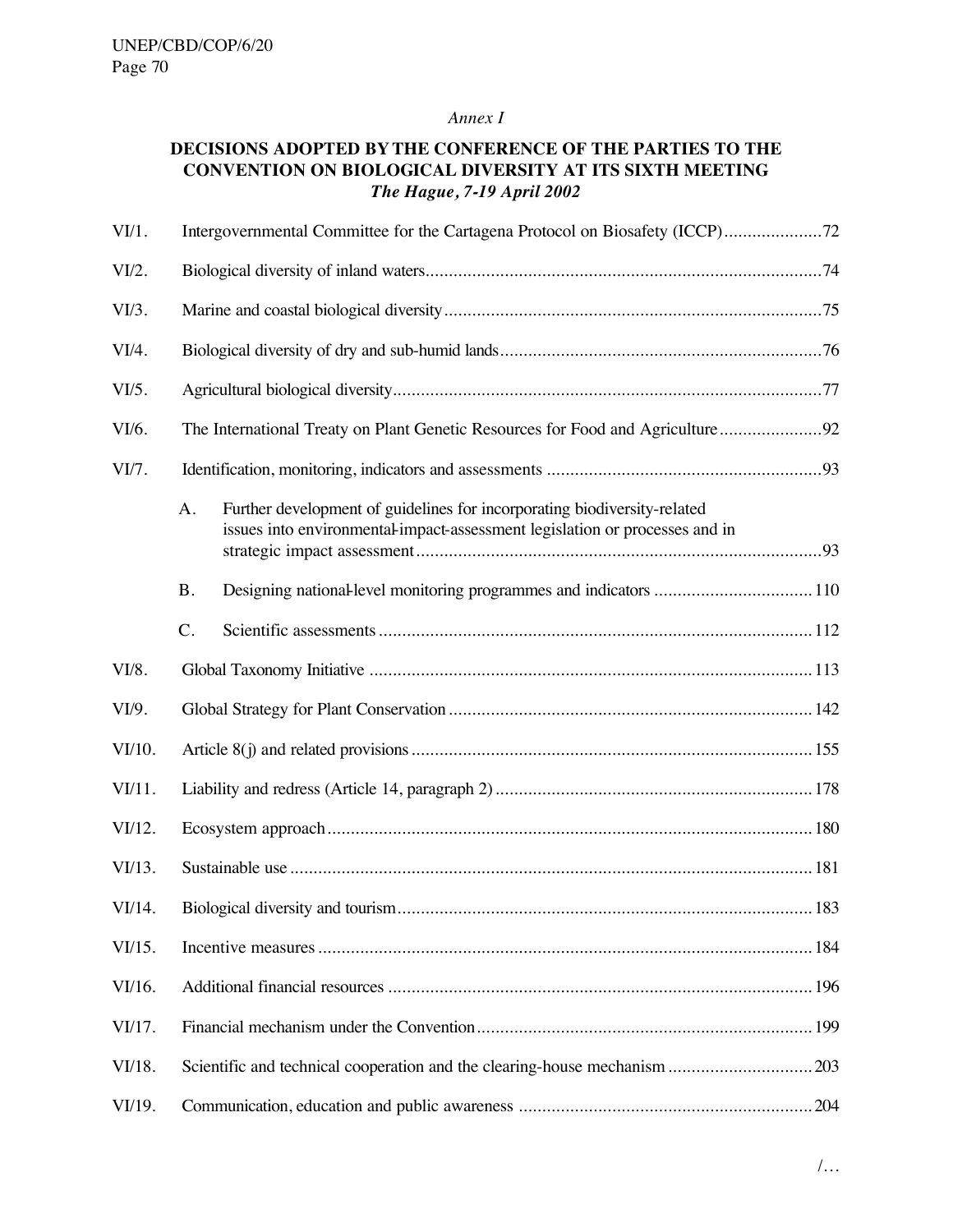# UNEP/CBD/COP/6/20 Page 71

| VI/20. |                                                                                |                                                                             |      |  |  |
|--------|--------------------------------------------------------------------------------|-----------------------------------------------------------------------------|------|--|--|
| VI/21. | Annex to The Hague Ministerial Declaration of the Conference of the Parties to |                                                                             |      |  |  |
| VI/22. |                                                                                |                                                                             |      |  |  |
| VI/23. |                                                                                |                                                                             |      |  |  |
| VI/24. |                                                                                |                                                                             |      |  |  |
|        | A.                                                                             | Bonn Guidelines on Access to Genetic Resources and Fair and Equitable       |      |  |  |
|        | <b>B.</b>                                                                      | Other approaches, including the development of an action plan for capacity- |      |  |  |
|        | C.                                                                             | Role of intellectual property rights in the implementation of access and    |      |  |  |
|        | D.                                                                             |                                                                             | .286 |  |  |
| VI/25. |                                                                                |                                                                             |      |  |  |
| VI/26. |                                                                                |                                                                             |      |  |  |
| VI/27. |                                                                                |                                                                             |      |  |  |
|        | A.                                                                             | Implementation of the Convention, in particular, implementation of priority |      |  |  |
|        | <b>B.</b>                                                                      |                                                                             |      |  |  |
| VI/28. |                                                                                |                                                                             |      |  |  |
| VI/29. | Administration of the Convention and the budget for the programme of work for  |                                                                             |      |  |  |
| VI/30. | Preparations for the seventh meeting of the Conference of the Parties 345      |                                                                             |      |  |  |
| VI/31. |                                                                                |                                                                             |      |  |  |
| VI/32. | Tribute to the Government and people of the Kingdom of the Netherlands 347     |                                                                             |      |  |  |